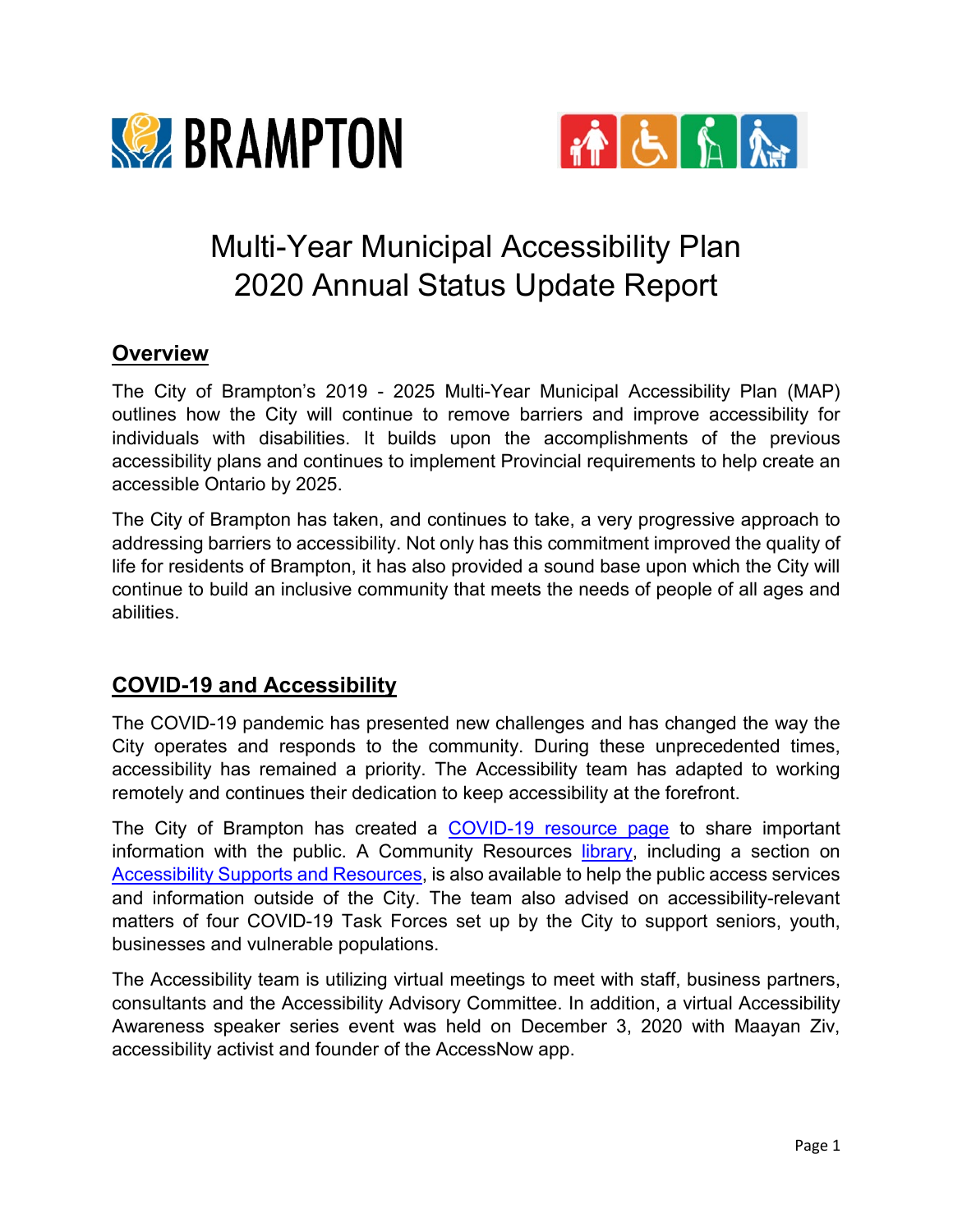# **Brampton Accessibility Advisory Committee (AAC)**

The AAC provides guidance and advises City Council on the following:

- The preparation of the Municipal Accessibility Plan
- Requirements and implementation of accessibility standards
- Preparation of accessibility reports and other matters in which Council may seek AAC guidance
- Timely review of site plans and drawings
- All other initiatives, projects and matters relevant to Accessibility

The City of Brampton has continued to engage and consult with the AAC via virtual meetings and email correspondence.

#### **In 2020, The AAC has provided guidance, consultation and comments on the following projects/initiatives**

- Rick Hansen Foundation Accessibility Certification
- Dynamic Symbol of Access
- The Perfect Mind- New Recreation Software
- Balmoral Recreation Centre Expansion
- SCOOTY (Scooty Mobility)
- Fire Station 214 and Peel Regional Paramedic Services (PRPS) Satellite Station
- Accessibility Training Module
- Accessibility Awareness Week: November 30, 2020 to December 4, 2020
- Fire Station 201
- Sesquicentennial Park Activity Hub Upgrade
- Accessibility Awards Program
- 2020 MAP Status Update

## **General Requirements/Governance**

The City continues to collaborate with key business partners to ensure that accessibility is incorporated in all relevant projects, initiatives and matters. A new accessibility training module has been developed and will be rolled out to all employees, volunteers, all persons who participate in developing the organization's policies and others who provide goods or services on behalf of the City.

#### **MAP 2019-2025 Goals**

• Preparation and submission of 2019 Accessibility Compliance Report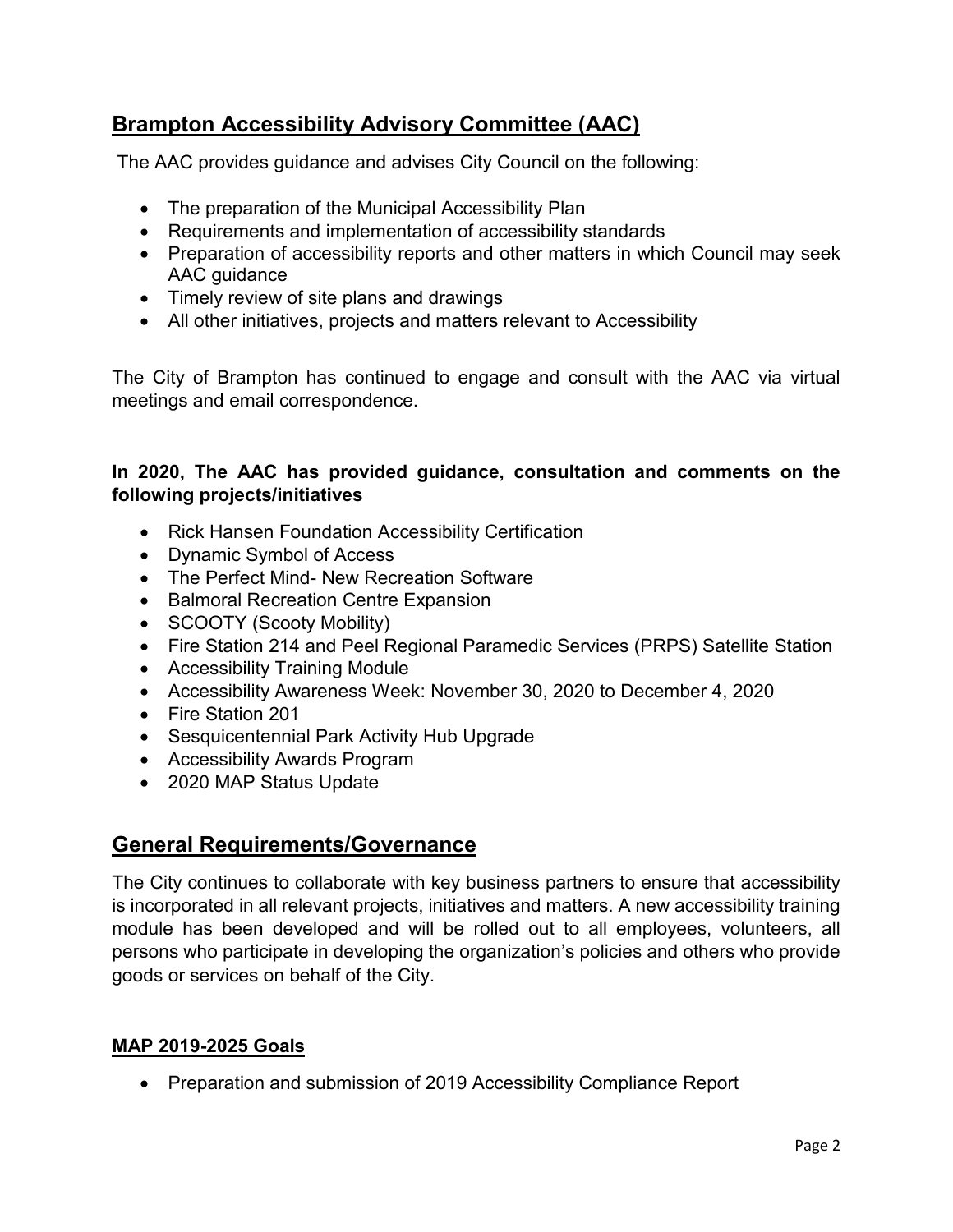- Development and implementation of accessibility review and input process for new City parks
- Development of a "user-friendly" Accessibility Technical Standard summary manual for applications pertaining to parks playground equipment and components
- Collaboration on the development and implementation with Microsoft Canada and the Soundscape application that will help to add more insight and information to help people of all abilities gain confidence and get more from their experiences in Brampton
- Transit launch and implementation of Magnusmode application to provide an inclusive environment for people with disabilities to perform everyday tasks
- Development and implementation of accessibility awareness training event for City staff
- Continuation of annual Accessibility Awards program

# **2019-2020 Progress + MAP Update**

Preparation and submission of 2019 Accessibility Compliance Report

• **Update:** This was prepared and submitted in 2019. The next compliance report is due on December 31, 2021.

Development and implementation of accessibility review and input process for new City parks

• **Update:** An Inclusive Play Space procedure is being developed in consultation with Parks Planning & Development.

Development of a "user-friendly" Accessibility Technical Standard summary manual for applications pertaining to parks playground equipment and components

• **Update:** A summary checklist is being created in consultation with Parks Planning & Development

Collaboration on the development and implementation with Microsoft Canada and the Soundscape application that will help to add more insight and information to help people of all abilities gain confidence and get more from their experiences in Brampton

• **Update:** Soundscape is an iOS app that uses 3D audio technology to enable individuals with vision loss or visual impairment to gain more awareness of their surroundings. The project reached a final review with Microsoft and is still underway, however due to COVID-19 there have been delays. An update will be provided once it is available

Transit launch and implementation of the MagnusCards by Magnusmode application to provide an inclusive environment for people with disabilities to perform everyday tasks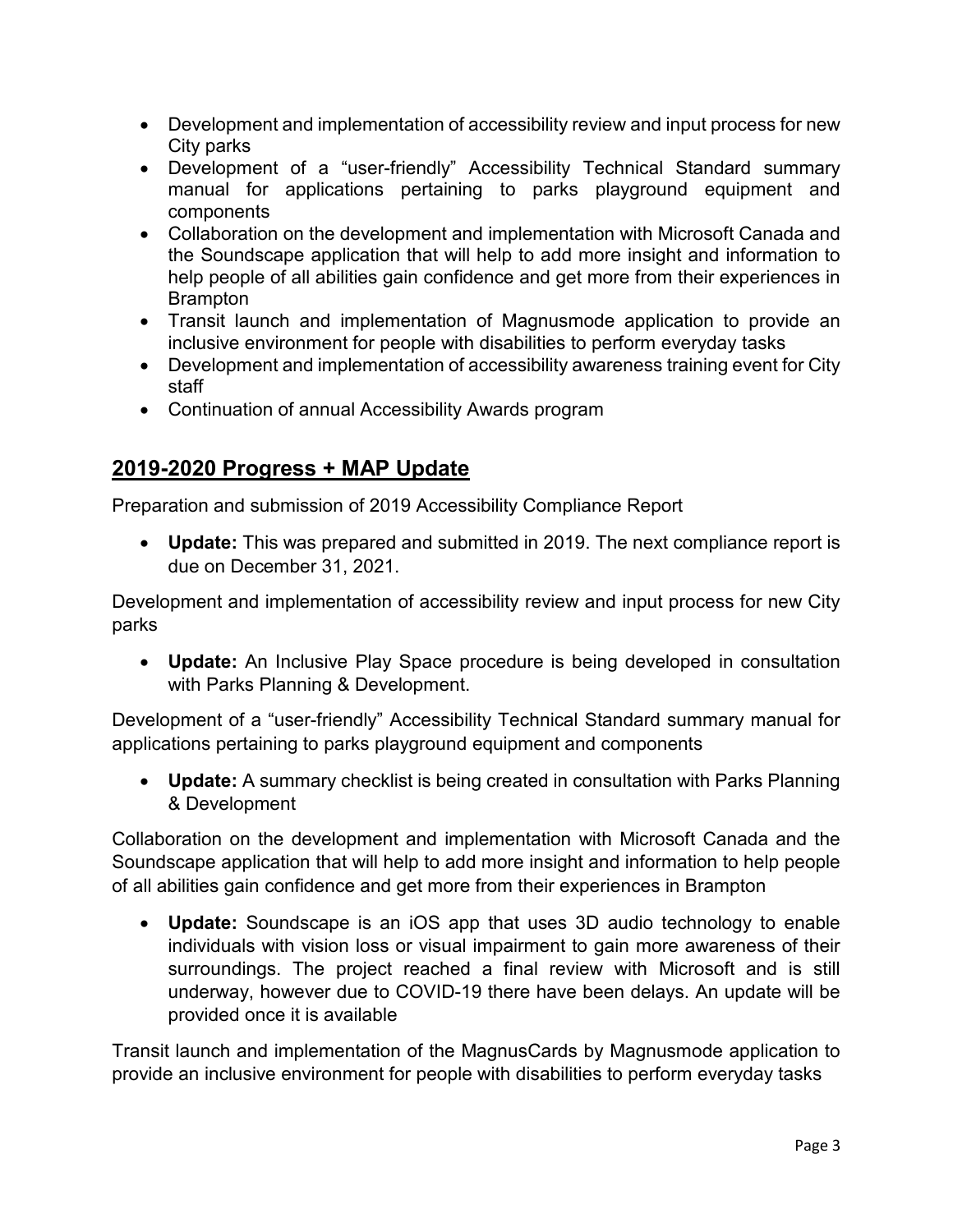• **Update:** The MagnusCards app provides step-by-step guidance on performing everyday tasks through free downloadable card decks. Brampton Transit successfully rolled out the card decks in September 2019, which assists individuals in understanding how to take the bus in Brampton

Development and implementation of accessibility awareness training event for City staff

• **Update:** The Accessibility team hosted a hands-on interactive awareness event for City staff in December 2019. In June 2020, a short video was developed for internal training purposes as an overview on Accessibility at the City of Brampton. In December 2020, a weeklong virtual awareness event was held for City staff with various learning resources and activities including a public facing component featuring a conversation with Maayan Ziv, Accessibility activist and founder of the AccessNow app

Continuation of annual Accessibility Awards program

• **Update:** The 2020 Accessibility Awards program was postponed due to the pandemic but has resumed in 2021. The nominations have opened and are available on the City's website. The program has resumed with the changes that were discussed at the December 2020 AAC meeting.

Work towards WCAG 2.0 Level AA compliance by 2021

• **Update:** The Digital Innovation and Information Technology (DI&IT) Team has implemented various software programs, tools and resources to help the City meet this mandate and the goal is to develop training for website content creators to create accessible content

Continue to implement the City of Brampton (COB) Accessibility Standards and ensure compliance with all Provincial technical standards

• **Update:** The Accessibility Team continues to implement and apply the COB Accessibility Technical Standards to all capital projects that are reviewed

#### **Next Steps and Initiatives**

The Accessibility Team is working on some new initiatives and an update will be presented to the AAC in 2021 to request an update to the Municipal Accessibility Plan.

## **Continuing Progress**

The City of Brampton continues to take a progressive approach to identify, reduce and remove barriers to accessibility. Our approach has improved the quality of life for